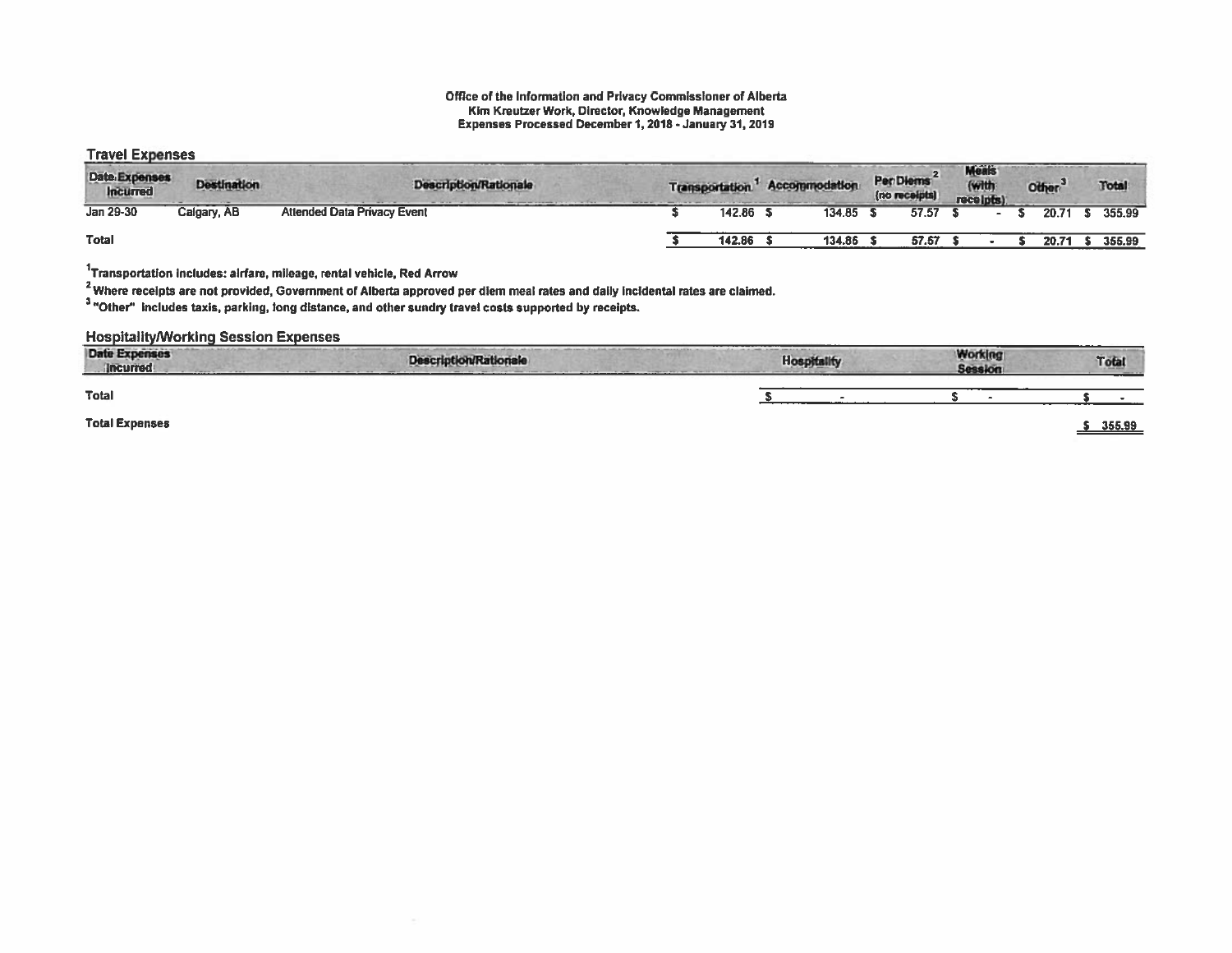### Audrey Palmer

From: Sent: To: Subject: Red Arrow Reservations <itinerary@redarrow.ca> January-21-19 9:47 AM Audrey Palmer Red Arrow Itinerary/Receipt

## ITINERARY/RECEIPT

 $\mathbf{z}$  = - I

2019-01-21

# OFFICE OF INFORMATION & PRIVACY (106908) *You can reach us at:*  $(106908)$  *You can reach us at:*  $(106908)$ 410, 9925 - 109th STREET Corporate Sales Corporate Sales Corporate Sales Attn: AUDREY PARKER

 $\overline{\phantom{a}}$ 

| ORDER#  | <b>ORDERED</b> | CUSTOMER# P.O. | <b>GROUP</b><br><b>NAME</b> | <b>DEPARTING</b> | <b>RETURNING</b> | <b>SALES</b><br><b>REP</b> | <b>SALES</b><br><b>AGENT</b> |
|---------|----------------|----------------|-----------------------------|------------------|------------------|----------------------------|------------------------------|
| 1899567 | $2019 - 01 -$  |                |                             | 2019-01-29       | 2019-01-30       | $\blacksquare$             | Website<br>User              |

Travellers:

Kreuter-Work/Kim  $\forall x \in \mathbb{R}$ 

| <b>PRODUCT DESCRIPTION</b>                                                                                                                                                                                | <b>DURATION</b> | <b>OCCUPANCY</b> | QTY | <b>PRICE/UNIT</b> | <b>BILLED</b> |
|-----------------------------------------------------------------------------------------------------------------------------------------------------------------------------------------------------------|-----------------|------------------|-----|-------------------|---------------|
| EDMCAL 14:00 YYC.<br>Assigned to: 03A<br>Departs Edmonton (EDMTO / ETO 10014<br>104 St) at 14:00 on 2019-01-29.<br>Arrives Calgary (CALTO / CTO 2059<br>Ave SE) at 18:05 on 2019-01-29. (4 hrs 5<br>mins) | 4 hrs 5 mins    | Corporate 1      |     | \$71.43           | \$71.43       |
| <b>CEEXP 16:30.</b><br>Assigned to: 05B<br>Departs Calgary (CALTO / CTO 2059)<br>Ave SE) at 16:30 on 2019-01-30.<br>Arrives Edmonton (EDMTO / ETO 10014<br>104 St) at 19:50 on 2019-01-30. (3 hrs 20      | 3 hrs 20 mins   | Corporate 1      |     | \$71.43           | \$71.43       |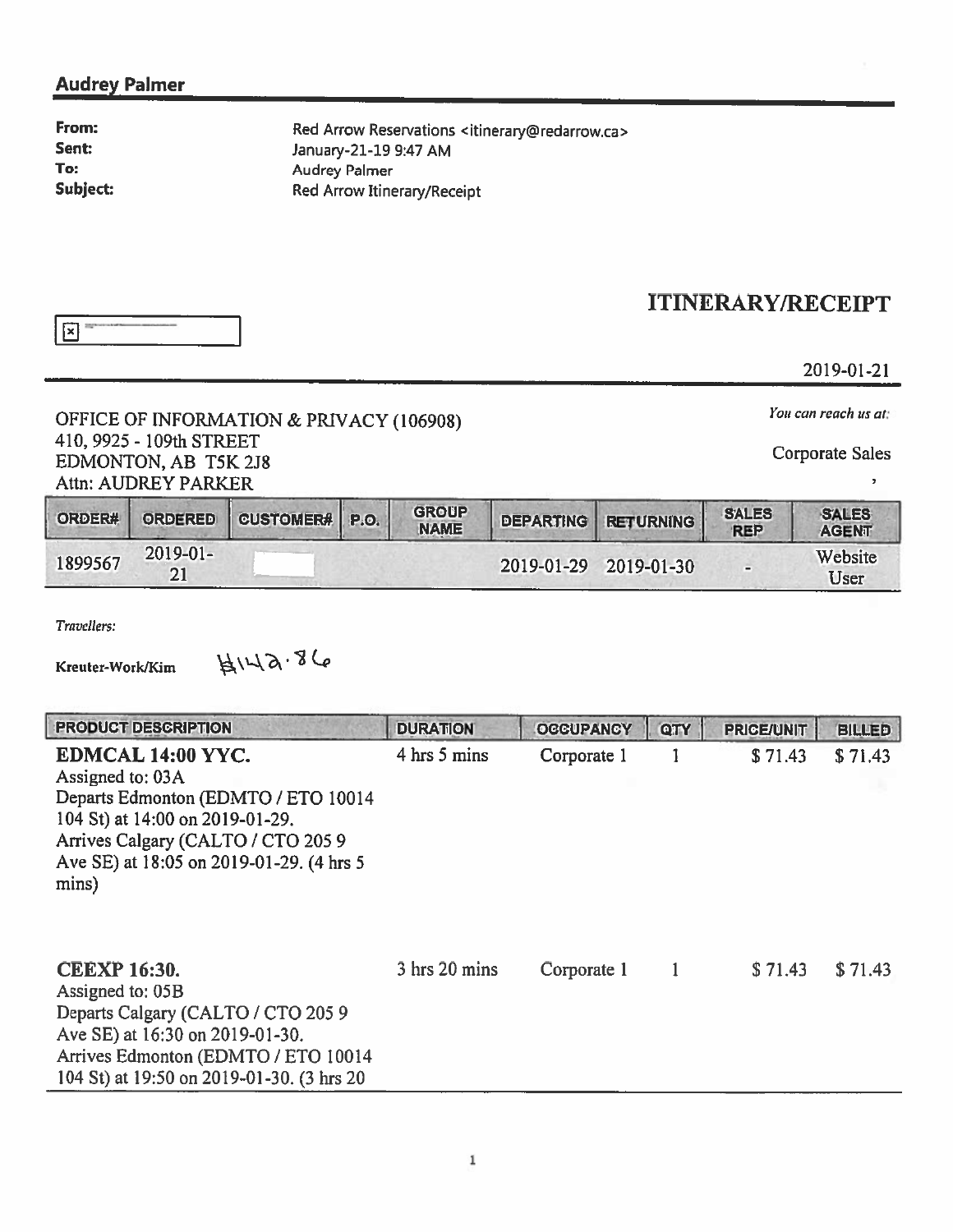|                    | <b>Payments Received</b>                                  |                               |               | <b>Base Price:</b><br>Discounts:  | \$142.86<br>\$0.00 |
|--------------------|-----------------------------------------------------------|-------------------------------|---------------|-----------------------------------|--------------------|
| <b>DATE</b>        | <b>GUEST</b>                                              | <b>REFERENCE</b>              | <b>AMOUNT</b> | <b>Service</b><br><b>Charges:</b> | \$0.00             |
| 2019-<br>$01 - 21$ | <b>OFFICE OF</b><br><b>INFORMATION &amp;</b><br>PRIVACY ( | <b>MasterCard</b><br>******** | \$<br>142.86  | Invoice<br><b>Total:</b>          | \$142.86           |
|                    | Palmer                                                    |                               |               | <b>Payments</b><br>Received:      | \$142.86           |
|                    |                                                           |                               |               | <b>Balance Due:</b>               | \$0.00             |

## PLEASE NOTE THAT <sup>A</sup> PAPER TICKET IS NOT REQUIRED FOR CHECK-IN. PLEASE CHECK IN 15 MINUTES PRIOR TO DEPARTURE

TERMS: DUE UPON RECEIPT GST# BN139981476 Please note that the maximum luggage allowance per person is <sup>4</sup> <sup>p</sup>ieces including carry on bags, and stowed luggage underneath the coach. Carry on bags include purses, backpacks and laptop bags. Additional luggage will incur additional fees. If you wish to time change, date change, or cancel for <sup>a</sup> full refund —30 minutes notice prior to A.M departures; <sup>3</sup> hours notice prior to P.M. departures must be <sup>g</sup>iven. All Camrose Departures require <sup>30</sup> minutes notice. December 14- January <sup>4</sup> to cancel or make any changes to <sup>a</sup> reservation we require <sup>24</sup> hours notice. Failure to provide proper notice makes the trip non refundable & will result in an additional change fee for <sup>a</sup> date / time change. Failure to arrive on time or no showing for your departure will result in forfeit of full fare unless rebooked within <sup>30</sup> days for <sup>a</sup> change fee. \*\*Red Arrow will not be responsible for the loss of or damage to checked luggage in excess of stated maximum liability. In addition, Red Arrow does not accept liability to loss of or damage to unchecked baggage carried on board. For the full policy, please visit www.redarrow.ca or view the policy posted on our information boards at our Ticket Offices\*\* \*\*Red Arrow reserves the right to check I.D. or perform carry-on baggage checks at any time\*\* Corporate Billing Accounts: Payment due <sup>30</sup> days after completion of trip.

If you wish to change or cancel your booking, <sup>p</sup>lease contact <sup>a</sup> Passenger Experience Representative at 1-800-232-1958.

### Thank you for booking with Red Arrow Motorcoach. We appreciate your business!

Our Core Values: Safety | Customer Service | Resourcefulness | Integrity | Positive Attitude | Team Work | Loyalty | Accountability I Respect I Dedication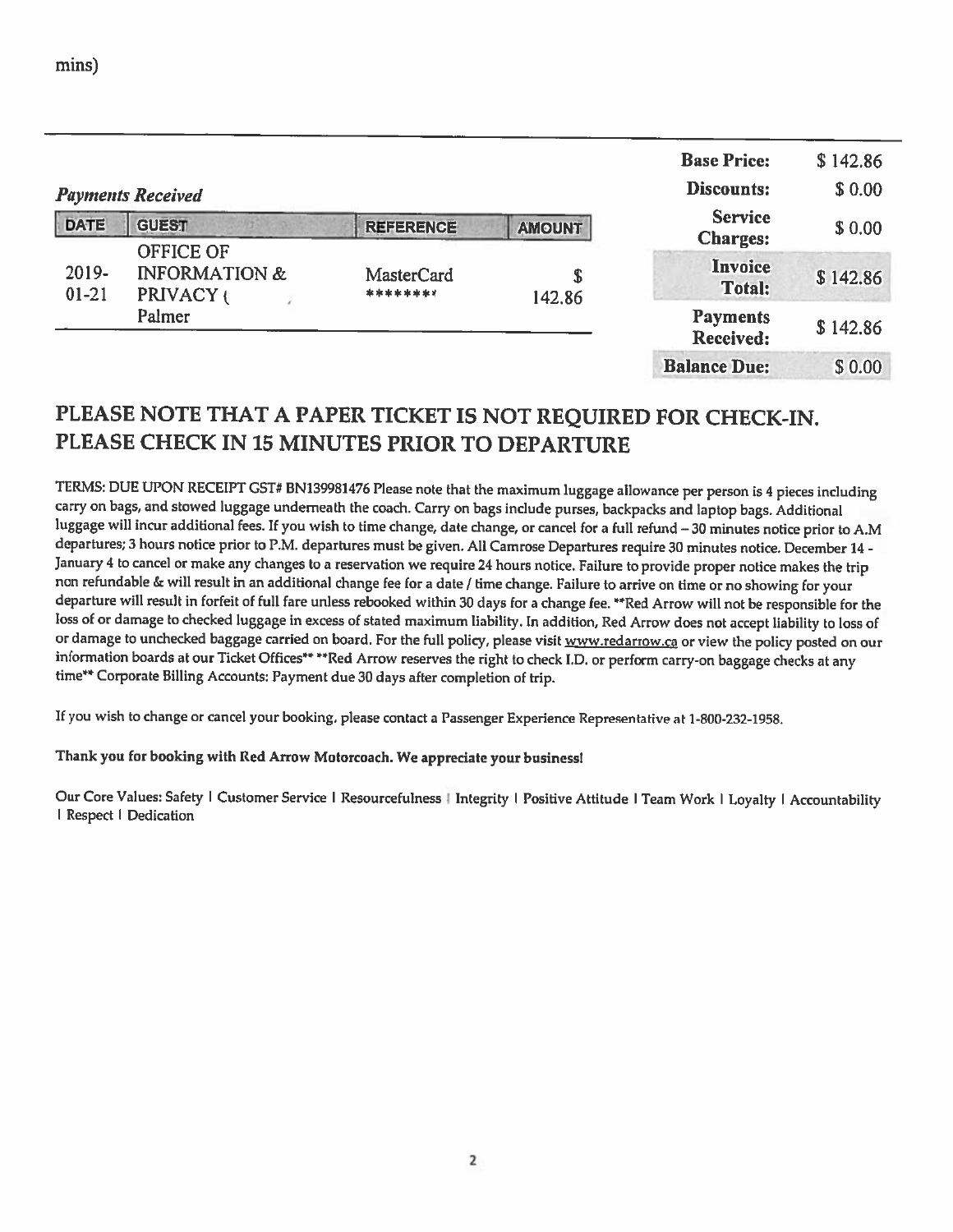

|                 |                                 | 88                     | $01 - 30 - 19$ |
|-----------------|---------------------------------|------------------------|----------------|
| <b>Kim Work</b> | Folio No.<br>: 70978            | Room No.: 601          |                |
|                 | A/R Number<br>÷                 | Arrival                | $: 01-29-19$   |
| Canada          | <b>Group Code</b><br>÷          | Departure : 01-30-19   |                |
|                 | Company : Leisure - Appointment | Conf. No. : 46727621   |                |
|                 | Membership No.: PC<br>$-0.025$  | Rate Code: IDME0       |                |
|                 | Invoice No.<br>÷                | Page No. $\div$ 1 of 1 |                |

| <b>Date</b>                                                                                                                                                                                                                                               | <b>Description</b> |                | <b>Charges</b> | <b>Credits</b> |
|-----------------------------------------------------------------------------------------------------------------------------------------------------------------------------------------------------------------------------------------------------------|--------------------|----------------|----------------|----------------|
| $01 - 29 - 19$                                                                                                                                                                                                                                            | *Room Charge       |                | 123.49         |                |
| $01 - 29 - 19$                                                                                                                                                                                                                                            | <b>2% CTR</b>      |                | 2.47           |                |
| $01 - 29 - 19$                                                                                                                                                                                                                                            | <b>DMF 3%</b>      |                | 3.70           |                |
| $01 - 29 - 19$                                                                                                                                                                                                                                            | 4% Tourism Levy    |                | 5.19           |                |
| $01 - 29 - 19$                                                                                                                                                                                                                                            | 5% GST Room Tax    |                | 6.48           |                |
| $01 - 30 - 19$                                                                                                                                                                                                                                            | MasterCard -Manual |                |                | 141.33         |
|                                                                                                                                                                                                                                                           |                    |                |                |                |
| Thank you for staying with usl Qualifying points for this stay will automatically be credited to<br>your account. Please tell us about your stay by writing a review here -<br>www.ihgrewardsclub.com/review. We look forward to welcoming you back soon. |                    | <b>Total</b>   | 141.33         | 141.33         |
|                                                                                                                                                                                                                                                           |                    | <b>Balance</b> | 0.00           |                |

### **Guest Signature:**

I have received the goods and / or services in the amount shown here on. I agree that my liability for this bill is not waived and agree to be held personally liable in the event that the indicated person, company, or associate fails to pay for any part or the full amount of these charges. If a credit card charge, I further agree to perform the obligations set forth in the cardholder's agreement with the issuer.



Calgary, Alberta Canada T2M 4L2 Telephone: (587) 390-6100 Fax: (587) 390-6111 GST R890139793 RT0001